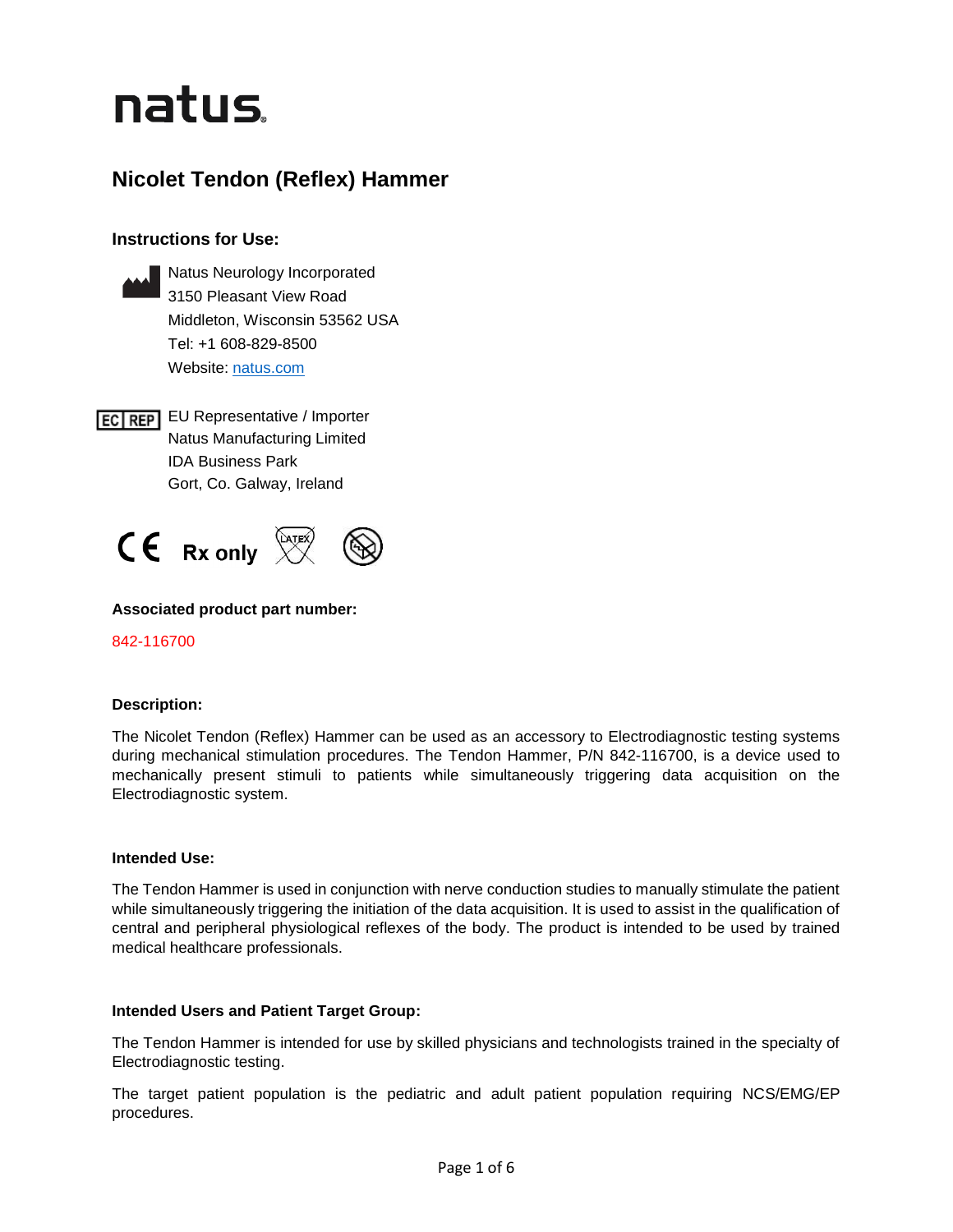# **Clinical Benefits:**

The Tendon Hammer is a useful accessory during reflex studies and mechanical stimulation procedures. Usage of the Tendon Hammer during such diagnostic procedures is at the discretion of the clinical provider.

# **Contraindications and Side Effects:**

There are no known contraindications or side effects for procedures performed with the Tendon Hammer.

#### **Operating Instructions:**

• Connect the 1/8" mono mini-phone plug of the Tendon Hammer to the matching 1/8" mono mini-phone receptacle of the Electrodiagnostic system.

#### **Cleaning Instructions:**

- Clean with a commercial wipe such as CaviWipes<sup> $m$ </sup> or Sani-Cloth<sup>®</sup> to remove visible soil.
- Wipe the article using a lint-free cloth and air dry.
- The cleaning procedure must be in accordance with your local facility's quidelines. The user/operator shall clean the device after every use.
- Tendon Hammer cannot be sterilized.

#### **Understanding Warnings and Cautions Statements:**

# **WARNING**

**Refers to a hazardous situation that could result in death or serious injury if not avoided.** 

• Information on how the hazardous situation is avoided.

# **CAUTION**

**Refers to a hazardous situation that could result in minor or moderate injury or material damage if not avoided.**

• Information on how the hazardous situation is avoided.

#### **Warnings and Precautions:**

# **WARNING**

**System components immersed or in contact with liquids may cause electrical shock.**

• Do not immerse, drip, or spray liquids onto the device.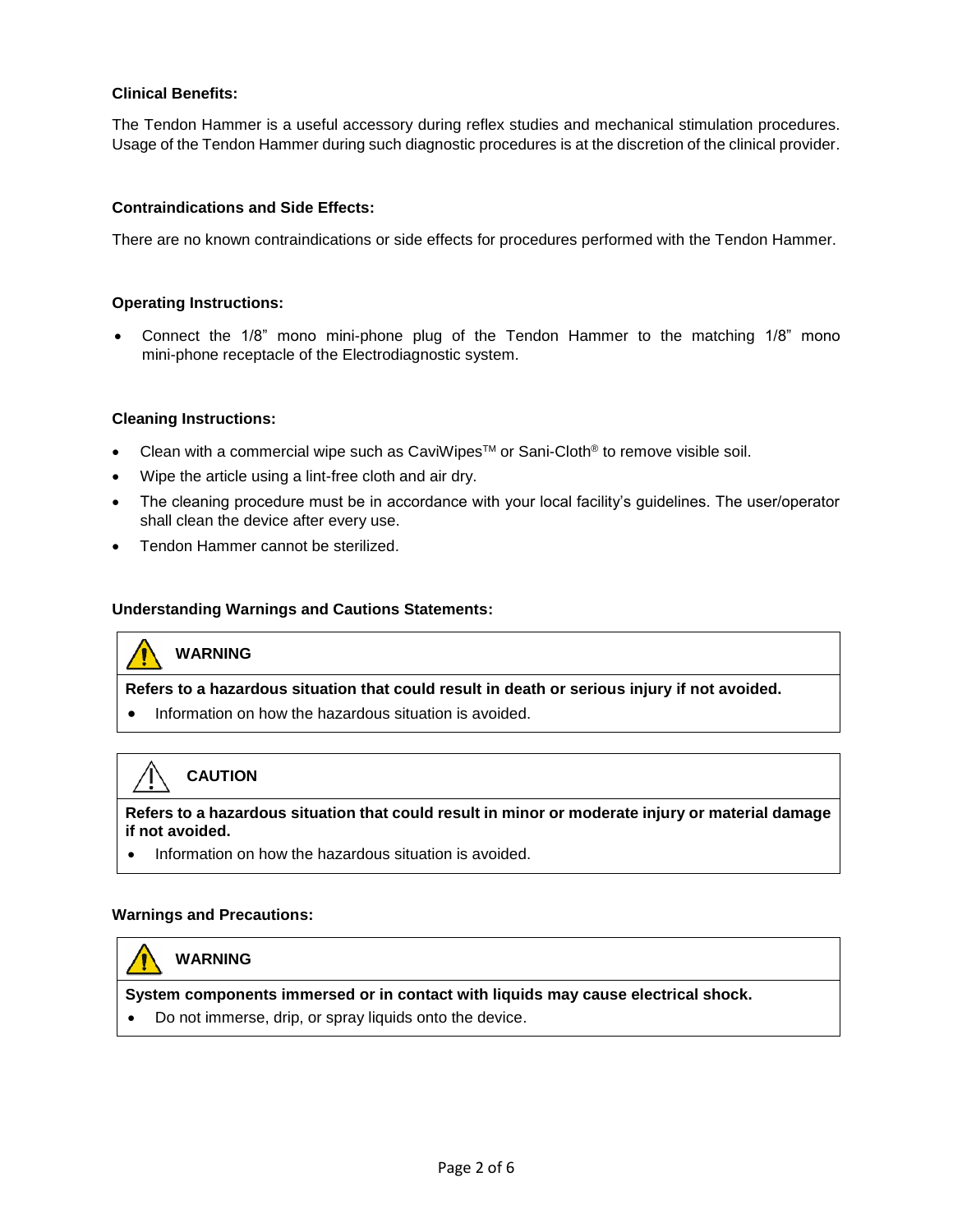# **CAUTION**

**Device dropped or damaged in transit/use could lead to loss of function or delayed diagnosis.**

• Inspect the device prior to each use and do not use if damaged.

**Device when used by untrained user could lead to patient injury, incorrect diagnosis or delayed diagnosis.**

• This device is intended to be used by qualified healthcare professionals.

# **Environmental Specifications:**

Operating Conditions:

- Temperature:  $+15.6^{\circ}$ C ( $+60^{\circ}$ F) to  $+32.2^{\circ}$ C ( $+90^{\circ}$ F)
- Relative Humidity: 20% to 80% (non-condensing)
- Altitude: 0 to 10,000 ft (0 to 3 km)

# Storage Conditions:

- Temperature: -17.7°C (0°F) to +55°C (+132°F)
- Relative Humidity: 10% to 90% (non-condensing)
- Altitude: 0 to 35,000 ft (0 to 10.668 km)

# **Compliance Standards:**

- ISO 10993-1: 2018 Biological evaluation of medical devices Part 1: Evaluation and testing within a risk management process
- ETS 300 019-2-1 Environmental Engineering (EE); Environmental conditions and environmental tests for telecommunications equipment; Part 2-1: Specification of environmental tests; Storage
- ETS 300 019-2-2 Environmental Engineering (EE); Environmental conditions and environmental tests for telecommunications equipment; Part 2-2: Specification of environmental tests; Transportation
- ASTM D4169-16 Standard Practice for Performance Testing of Shipping Containers and Systems for Vibration
- IEC 60601-1:2005+A1:2012+Cor1:2014 General Safety Ed. 3.1
- IEC 60601-1-2:2014 EMC Fourth Edition
- IEC 60601-2-40:2016 Particular requirements for the basic safety and essential performance of electromyography and evoked response equipment
- IEC 60601-1-6:2013 Collateral Usability

# **Disposal Instructions:**

Natus is committed to meeting the requirements of the European Union WEEE (Waste Electrical and Electronic Equipment) Regulations 2014. These regulations state that electrical and electronic waste must be separately collected for the proper treatment and recovery to ensure that WEEE is reused or recycled safely. In line with that commitment Natus may pass along the obligation for take back and recycling to the end user, unless other arrangements have been made. Please contact us for details on the collection and recovery systems available to you in your region at [natus.com](https://natus.com/)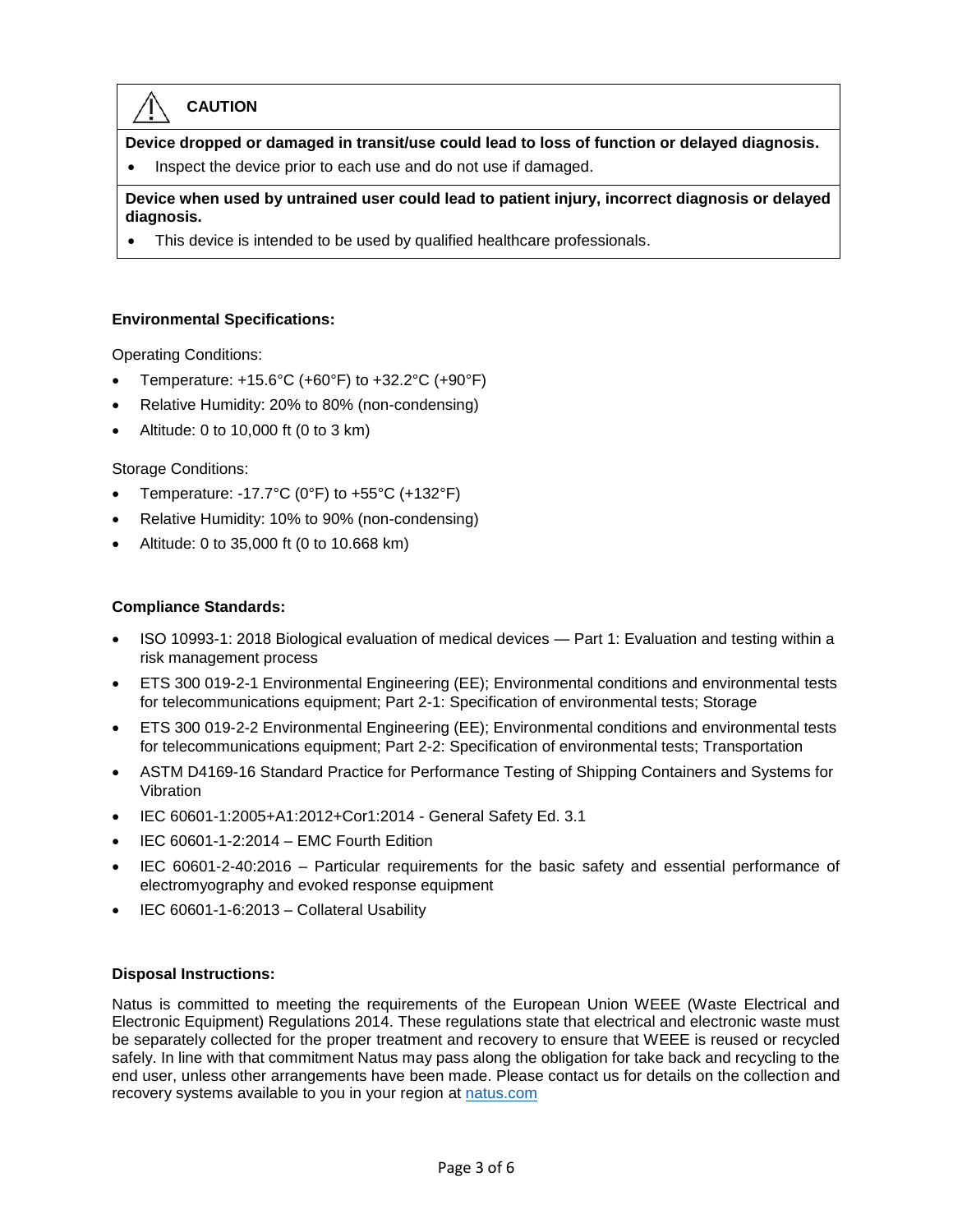Electrical and electronic equipment (EEE) contains materials, components and substances that may be hazardous and present a risk to human health and the environment when WEEE is not handled correctly. Therefore, end users also have a role to play in ensuring that WEEE is reused and recycled safely. Users of electrical and electronic equipment must not discard WEEE together with other wastes. Users must use the municipal collection schemes or the producer/importers take-back obligation or licensed waste carriers to reduce adverse environmental impacts in connection with disposal of waste electrical and electronic equipment and to increase opportunities for reuse, recycling and recovery of waste electrical and electronic equipment.

Equipment marked with the below crossed-out wheeled bin is electrical and electronic equipment. The crossed-out wheeled bin symbol indicates that waste electrical and electronic equipment should not be discarded together with unseparated waste but must be collected separately.



# **Disclaimer:**

Natus Medical Incorporated is not responsible for injury, infection or other damage resulting from the use of this product.

Any serious incident that has occurred in relation to the device should be reported to Natus Medical Incorporated and the competent authority of the Member State in which the user and/or patient is established.

Refer to the Natus website for an electronic copy of this document.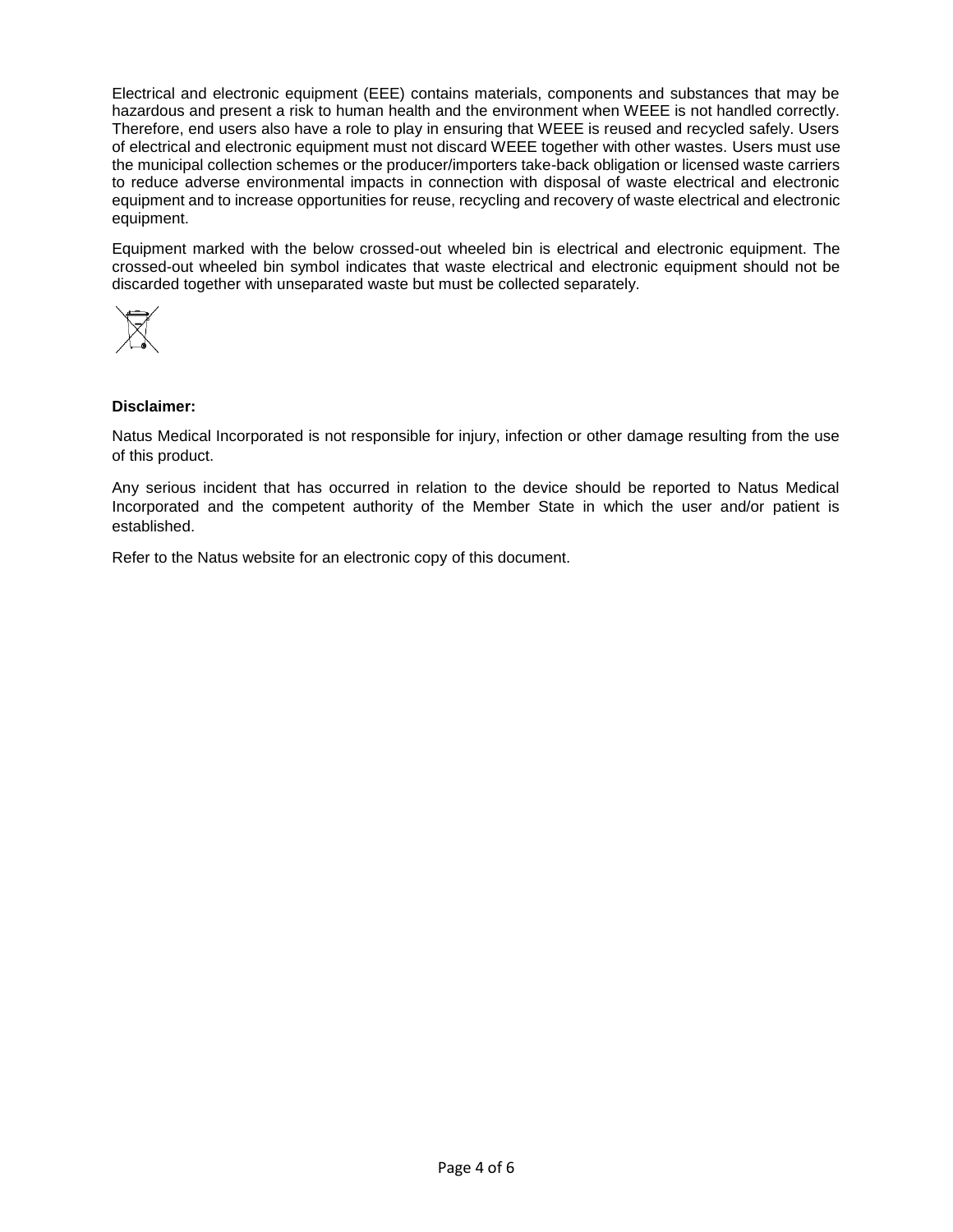# **Glossary of Symbols:**

| <b>Symbol</b>            | <b>Standards</b><br><b>Reference</b>            | <b>Standard Title of Symbol</b>                                                                                     | <b>Symbol Title as per</b><br><b>Referenced Standard</b>                    | <b>Explanation</b>                                                                                                                                                                                                                                  |
|--------------------------|-------------------------------------------------|---------------------------------------------------------------------------------------------------------------------|-----------------------------------------------------------------------------|-----------------------------------------------------------------------------------------------------------------------------------------------------------------------------------------------------------------------------------------------------|
| Medical<br><b>Device</b> |                                                 |                                                                                                                     | An indication of<br>Medical device                                          | This product is a medical<br>device.                                                                                                                                                                                                                |
| Rx only                  | 21 CFR Part<br>801.109(b)(1)                    | Labeling-Prescription<br>devices.                                                                                   | Prescription only                                                           | Indicates the product is<br>authorized for sale by or on<br>the order of a licensed<br>healthcare practitioner.                                                                                                                                     |
|                          | ISO 15223-1<br>Symbol 5.1.1                     | Medical devices - Symbols<br>to be used with medical<br>device labels, labelling and<br>information to be supplied. | Manufacturer                                                                | Indicates the medical device<br>manufacturer.                                                                                                                                                                                                       |
| EC REF                   | ISO 15223-1<br>Symbol 5.1.2                     | Medical devices - Symbols<br>to be used with medical<br>device labels, labelling and<br>information to be supplied. | Authorized<br>representative in the<br><b>European Community</b>            | Indicates the Authorized<br>representative in the<br>European<br>Community.                                                                                                                                                                         |
| <b>REF</b>               | ISO 15223-1<br>Symbol 5.1.6                     | Medical devices - Symbols<br>to be used with medical<br>device labels, labelling and<br>information to be supplied. | Catalogue number                                                            | Indicates the manufacturer's<br>catalogue number so that<br>the medical device can be<br>identified.                                                                                                                                                |
| LOT                      | ISO 15223-1<br>Symbol 5.1.5                     | Medical devices - Symbols<br>to be used with medical<br>device labels, labelling and<br>information to be supplied. | Batch or Lot code                                                           | Indicates the manufacturer's<br>batch code so that the batch<br>or lot can be identified.                                                                                                                                                           |
|                          | ISO 15223-1<br>Symbol 5.1.3                     | Medical devices - Symbols<br>to be used with medical<br>device labels, labelling and<br>information to be supplied. | Date of manufacture                                                         | Indicates the date when the<br>medical device was<br>manufactured.                                                                                                                                                                                  |
| i<br>natus.com           | ISO 15223-1<br>Symbol 5.4.3<br>Annex A<br>#A.15 | Medical devices - Symbols<br>to be used with medical<br>device labels, labelling and<br>information to be supplied. | Consult instructions for<br>use                                             | Indicates an instruction to<br>consult an electronic<br>instructions for use (eIFU).                                                                                                                                                                |
|                          | ISO 60601-1<br>Table D.2 #10                    | Medical electrical equipment<br>- Part 1: General<br>requirements for basic<br>safety and essential<br>performance  | Follow instructions for<br>use                                              | Refer to instruction manual/<br>Booklet.<br>NOTE on ME EQUIPMENT<br>"Follow instructions for use"                                                                                                                                                   |
|                          | ISO 15223-1<br>Symbol 5.4.4                     | Medical devices - Symbols<br>to be used with medical<br>device labels, labelling and<br>information to be supplied. | Caution: Read all<br>warnings and<br>precautions in<br>instructions for use | Indicates the need for the<br>user to consult the<br>instructions for use for<br>important cautionary<br>information such as<br>warnings and precautions<br>that cannot, for a variety of<br>reasons, be presented on<br>the medical device itself. |
|                          | ISO 60601-1<br>Table D.1 #10                    | Medical electrical equipment<br>- Part 1: General<br>requirements for basic<br>safety and essential<br>performance. |                                                                             |                                                                                                                                                                                                                                                     |
|                          | ISO 60601-1<br>Table D.2 #2                     | Medical electrical equipment<br>- Part 1: General<br>requirements for basic<br>safety and Essential<br>performance. | General warning sign                                                        | Indicates a hazard of<br>potential personal injury to<br>patient or operator.                                                                                                                                                                       |
|                          | ISO 15223-1<br>Symbol 5.3.7                     | Medical devices - Symbols<br>to be used with medical<br>device labels, labelling and<br>information to be supplied. | Temperature limit                                                           | Indicates the (storage)<br>temperature limits to which<br>the medical device can be<br>safely exposed.                                                                                                                                              |